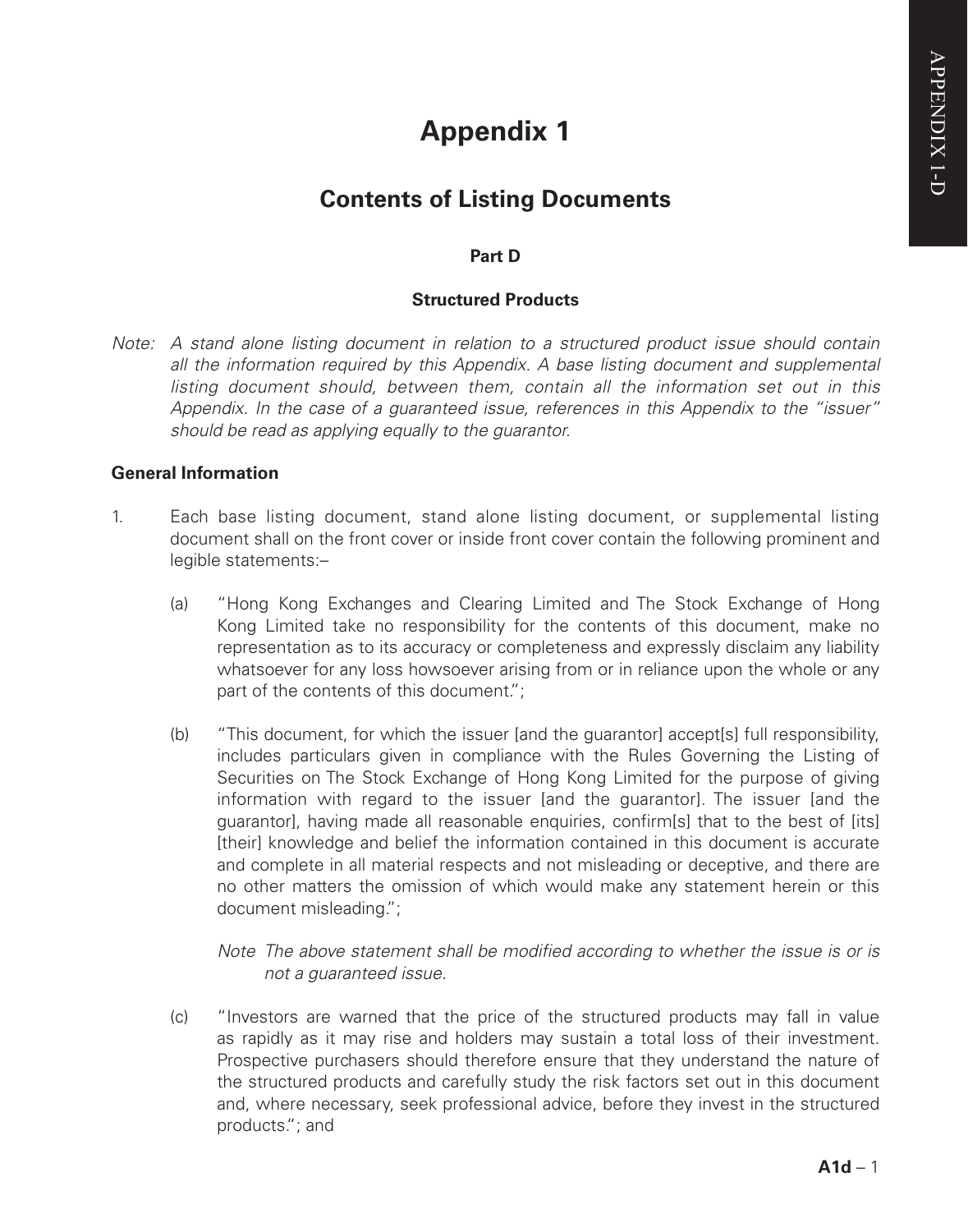*Note: This disclosure may be modified in the case of capital protected products.*

*The expression 'structured products' may be replaced by the name of the product (for example derivative warrants or equity linked instruments) where the listing document relates solely to an issue or issues of that type of product.*

(d) in the case of non-collateralised structured products:

"The structured products constitute general unsecured contractual obligations of the issuer and of no other person and if you purchase the structured products you are relying upon the creditworthiness of the issuer land the quarantorl land have no rights under the structured products against the company which has issued the underlying securities]."

*The expression 'structured products' may be replaced by the name of the product (for example derivative warrants or equity linked instruments) where the listing document relates solely to an issue or issues of that type of product.*

- 2. The names and addresses of the registrars (if any), trustees (if any), warrant agent (if any) and the transfer office.
- 3. A statement that:
	- (1) application has been or will be made to the Exchange for listing of, and permission to deal in, the structured products.
	- (2) all necessary arrangements have been made enabling the structured products to be admitted into CCASS or an appropriate negative statement.
- 4. If known, the date on which dealings in the structured product will commence.
- 5. Where the listing document includes a statement purporting to be made by an expert, a statement:–
	- (a) specifying the qualifications of such expert and whether such expert has any shareholding in the issuer or any member of the issuer's group or the right (whether legally enforceable or not) to subscribe for or to nominate persons to subscribe for securities in the issuer or any member of the issuer's group, and, if so, a full description thereof;
	- (b) that the expert has given and has not withdrawn his written consent to the issue of the listing document with the expert's statement included in the form and context in which it is included; and

*Note: The above statement shall be modified according to whether the issue is or is not a guaranteed issue and whether or not there are any securities underlying the issue.*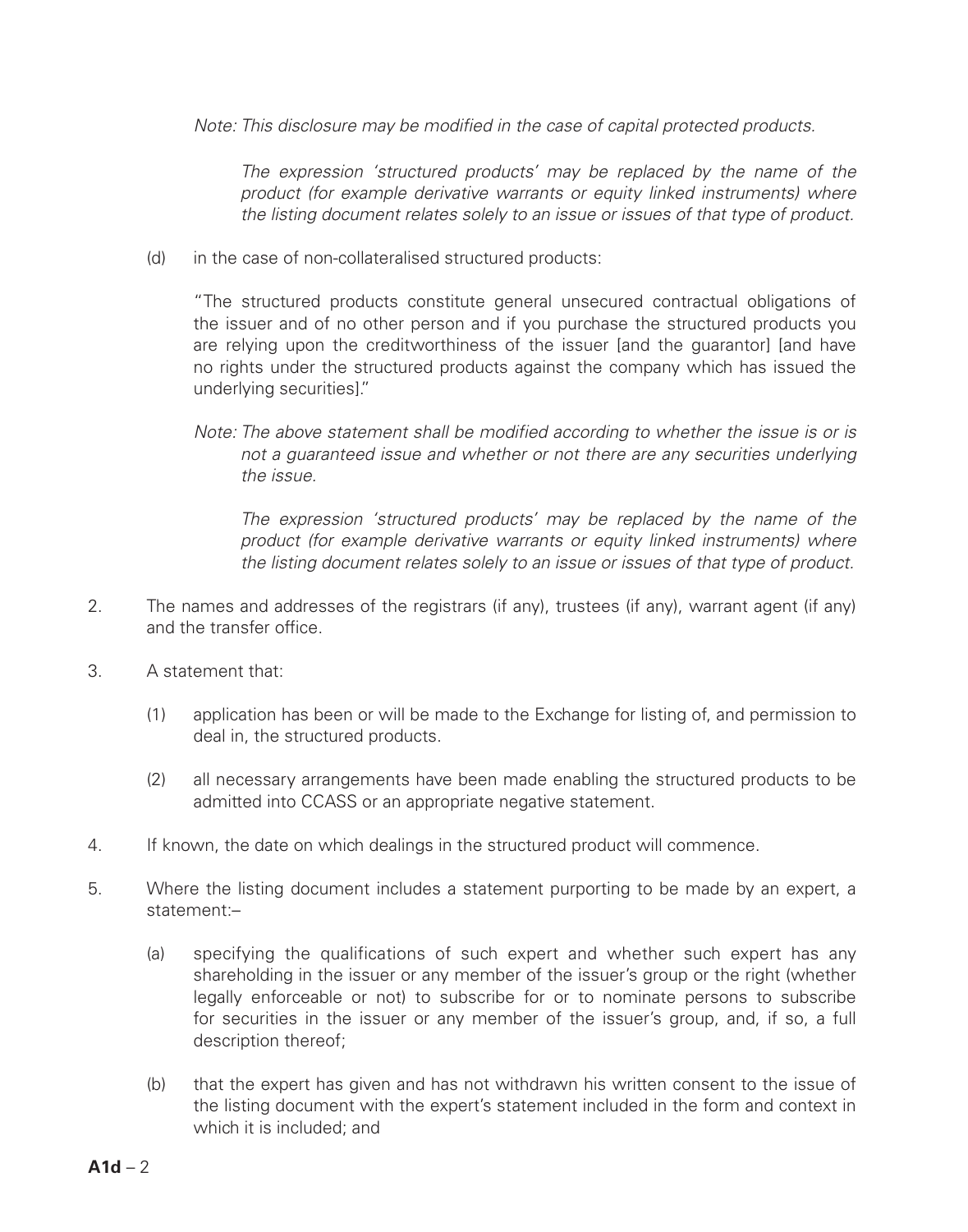- (c) of the date on which the expert's statement was made and whether or not it was made by the expert for incorporation in the listing document.
- 6. A statement as to the tax implications for Hong Kong investors who wish to invest in the structured products including, if applicable, a reference to any duties or taxes payable on exercise, expiry or maturity of the structured products.

#### **Information on the Issuer**

- 7. For all listing documents the full name of the issuer and, if applicable, the guarantor.
- 8. The country of incorporation or other establishment of the issuer and, if applicable, the guarantor and the authority under which the issuer and, if applicable, the guarantor was incorporated or otherwise established.
- 9. In the case of an issuer and, if applicable, a guarantor, not incorporated or otherwise established in Hong Kong, the address of the head office and of the principal place of business (if any) in Hong Kong and of the place of business in Hong Kong registered under Part 16 of the Companies Ordinance, and the name(s) and address(es) of the person(s) in Hong Kong authorised to accept service of process and notices on its behalf.
- 10. The issuer's or, in the case of a guaranteed issue, the guarantor's published audited consolidated financial statements (including the accompanying notes thereto) and the auditor's report thereon, for the last two financial years.
- 11. (1) (a) Where published, or if more than 10 months have elapsed since the date to which the latest published audited consolidated financial statements of the issuer or, in the case of guaranteed issues, the guarantor are made up, an interim financial report (the "Interim Report") in respect of the first 6 months of its financial year containing the following information:–
	- (i) profits or losses before taxation,
	- (ii) taxation on profits,
	- (iii) profits or losses attributable to non-controlling interests,
	- (iv) profits or losses attributable to shareholders,
	- (v) the balance at the end of the period of share capital and reserves, and
	- (vi) comparative figures for the matters specified in (i) to (v) inclusive for the corresponding previous period.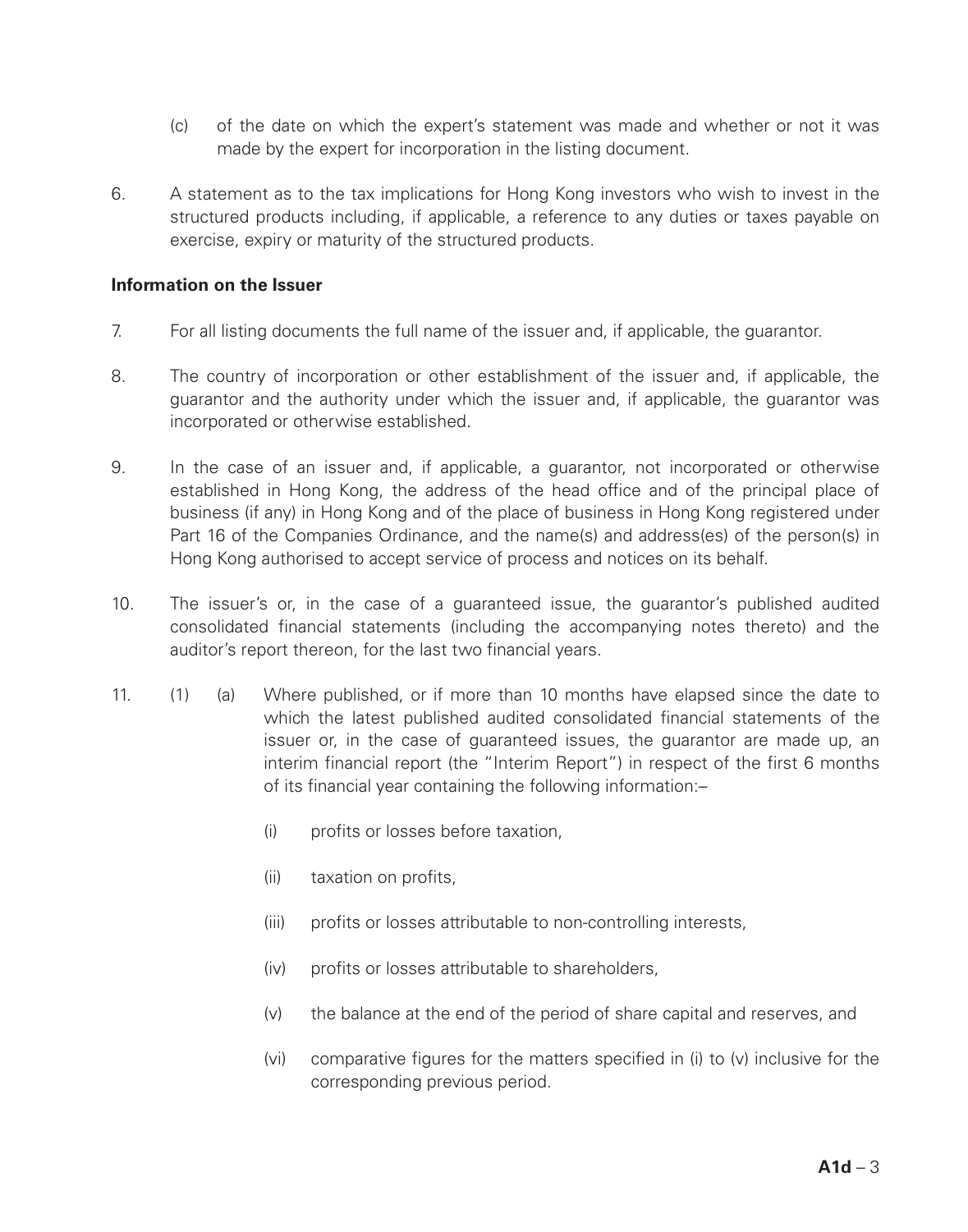- (b) Where the Interim Report does not include items of information referred to in paragraph 11(1)(a) above, the issuer or, in the case of guaranteed issues, the guarantor shall include a statement in respect of the same period as the Interim Report referred to in paragraph 11(1)(a) above which sets out the information specified in paragraph 11(1)(a) above which is not included in the Interim Report.
- (c) A statement that the Interim Report and the statement in paragraphs 11(1) (a) and (b) above have been prepared in accordance with the issuer's or guarantor's usual accounting policies and procedures.
- (2) Where published, the issuer's or, in the case of guaranteed issues, the guarantor's latest quarterly interim financial report. Where the quarterly report is made up to a date subsequent to the date of the Interim Report above and contains the information required by paragraph 11(1)(a) the Interim Report may be omitted. The quarterly report may be omitted where it is made up to a date prior to the date of any Interim Report included in accordance with paragraph 11(1)(a) above.
- 12. A statement that the issuer undertakes to, during the period that any structured products issued by it are listed on the Exchange, publish the issuer's, or in the case of a guaranteed issue, the guarantor's, published audited consolidated financial statements and any more recent published interim and quarterly financial statements on the Exchange's website and the issuer's own website and give the address of each website.
- 13. In the case of an issue of non-collateralised structured products, a description of the issuer's activities in relation to its use of structured products, derivative warrants, options, futures, swaps and similar instruments covering the following matters:–
	- (1) the purpose for which such instruments are used;
	- (2) the methods employed by the issuer to monitor, evaluate, manage and mitigate the risk arising including market risk, credit risk, concentration risk and operational risk;
	- (3) the role of senior management in the supervision of the risk management process including, the functions and independence of its risk management, credit, finance, internal audit and compliance units;
	- (4) the policy with respect to obtaining collateral, counterparty selection criteria and monitoring; and
	- (5) the imposition of and monitoring of trading and credit limits including the procedures and authorizations necessary for such limits to be exceeded and the procedures in relation to and action which would be taken if limits are exceeded without due authority.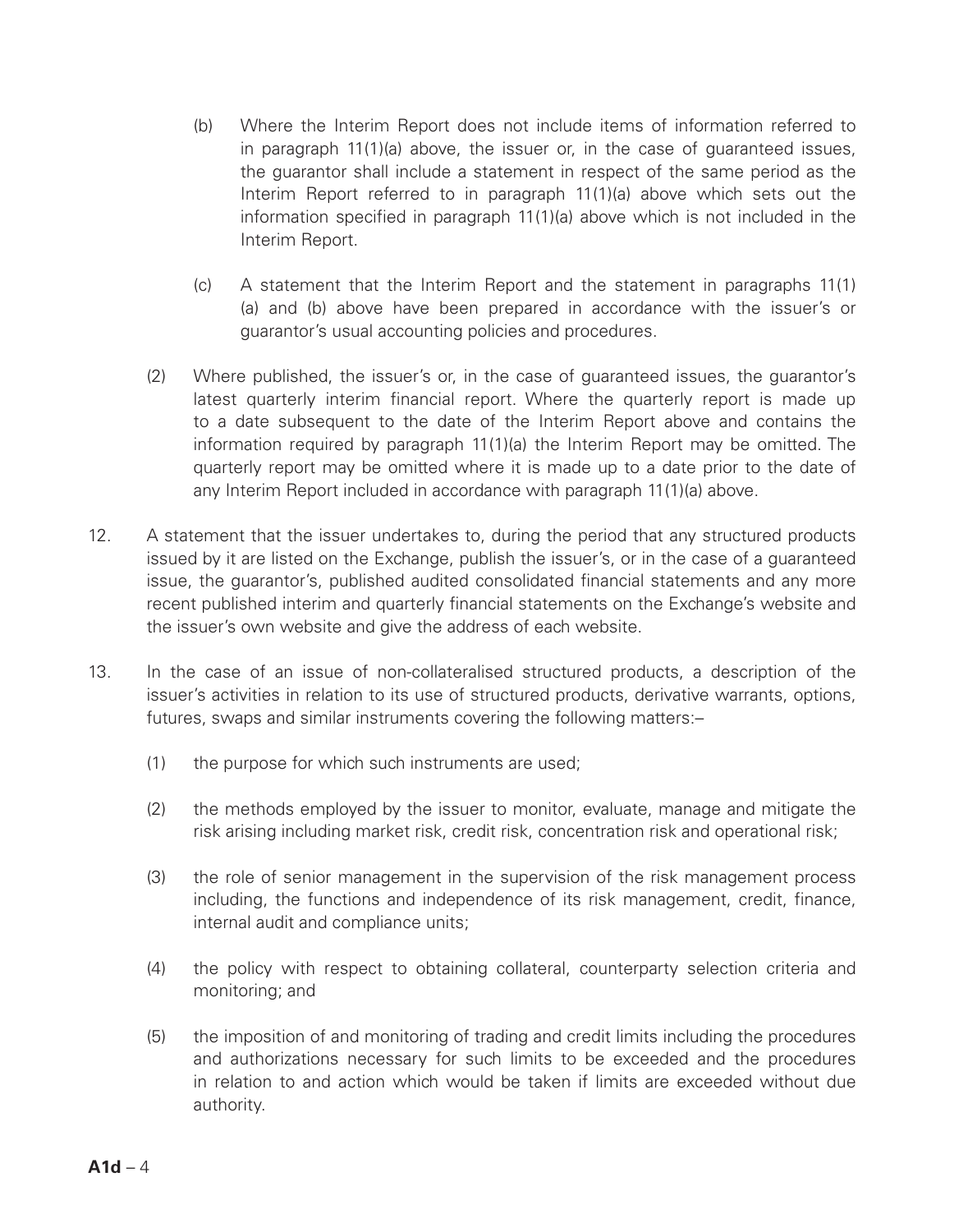This information is to be included in the same listing document as the annual report in paragraph 10 above.

- 14. A statement of any material adverse change in the financial or trading position of the group since the end of the period reported on in the auditor's report disclosed pursuant to paragraph 10 to appear in all listing documents. Where there has been no material adverse change an appropriate negative statement must be included in all listing documents.
- 15. Particulars of any litigation or claims of material importance pending or threatened against the issuer or any member of the issuer's group or an appropriate negative statement. Where particulars are provided in the base listing document they should be updated in the supplemental listing document. Where there are no particulars to disclose an appropriate negative statement must be included in all listing documents.
- 16. (1) If the issuer is regulated by one of the bodies indicated in rule 15A.13(2) or (3), a statement of that fact, identifying the regulatory body, or, if the issuer is not so regulated, a statement of that fact.
	- (2) If the issuer has been rated by a credit rating agency, a statement of that fact, identifying the credit rating agency and the rating and the date it was awarded. This information shall appear in all listing documents.

#### **Information on the Structured Products**

- 17. The following information:
	- (1) The nature and amount of the issue including the total number of units which have been or will be created and issued.
	- (2) A full description of, including the terms attaching to, the structured products for which listing is sought.
	- (3) The issue price or offer price of the structured products.
	- (4) The maximum number of securities or assets which the issuer or holders (as the case may be) are obliged to transfer upon exercise of the structured products.
	- (5) If applicable, the period during which the structured products may be exercised and the date when this right commences and the date when the structured products mature or expire.
	- (6) If applicable, the amount payable on the exercise of the structured products.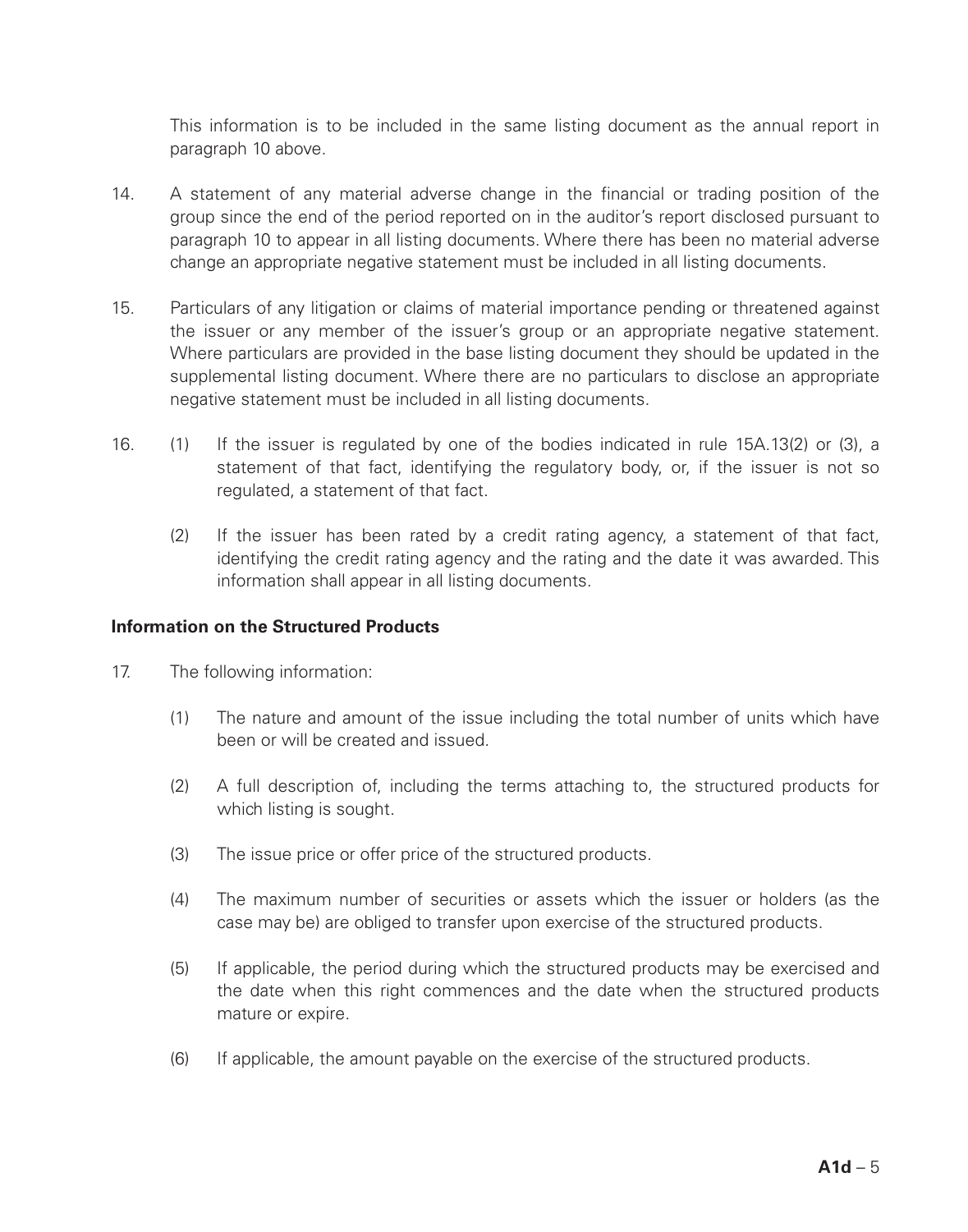- (7) The arrangements for transfer of the structured products.
- (8) The rights of the holders of the structured product on the liquidation of the issuer.
- (9) A summary of any other material terms of the structured products.
- (10) Particulars of any other stock exchange on which the structured products are or will be listed or an appropriate negative statement.
- (11) The identity of the Liquidity Provider for the issue of the structured product, and the Broker identification number of that Liquidity Provider. A statement that the Liquidity Provider is regulated by the Exchange and the Commission and an explanation of the relationship between the issuer and the Liquidity Provider emphasizing that the Liquidity Provider is acting as agent for the issuer.
- (12) A statement of the method by which liquidity is to be provided for the structured product issue; in particular whether this will be by means of Quote Request or Continuous Quotes.
- (13) Where liquidity is to be provided by means of Quote Request, a telephone number for requesting quotes and the time within which a response will be provided to a quote request.
- (14) A statement of when liquidity will be provided for the structured product and when liquidity will not be provided for the structured product.

*Note: In normal circumstances an issuer shall provide liquidity in structured products that it has issued from five minutes after the Exchange has opened for trading until it closes.*

(15) A statement of the minimum quantity of structured products for which the liquidity will be provided.

*Note: In normal circumstances an issuer shall provide liquidity for a minimum of 20 board lots of the structured product.*

- (16) A statement of the maximum spread between the bid and offer prices when liquidity is provided.
- (17) Whether the Liquidity Provider will offer to purchase structured products at less than one cent.
- (18) If applicable, a statement that neither the issuer nor the guarantor is the ultimate holding company of the group to which the issuer belongs and with which the issuer's name is identified.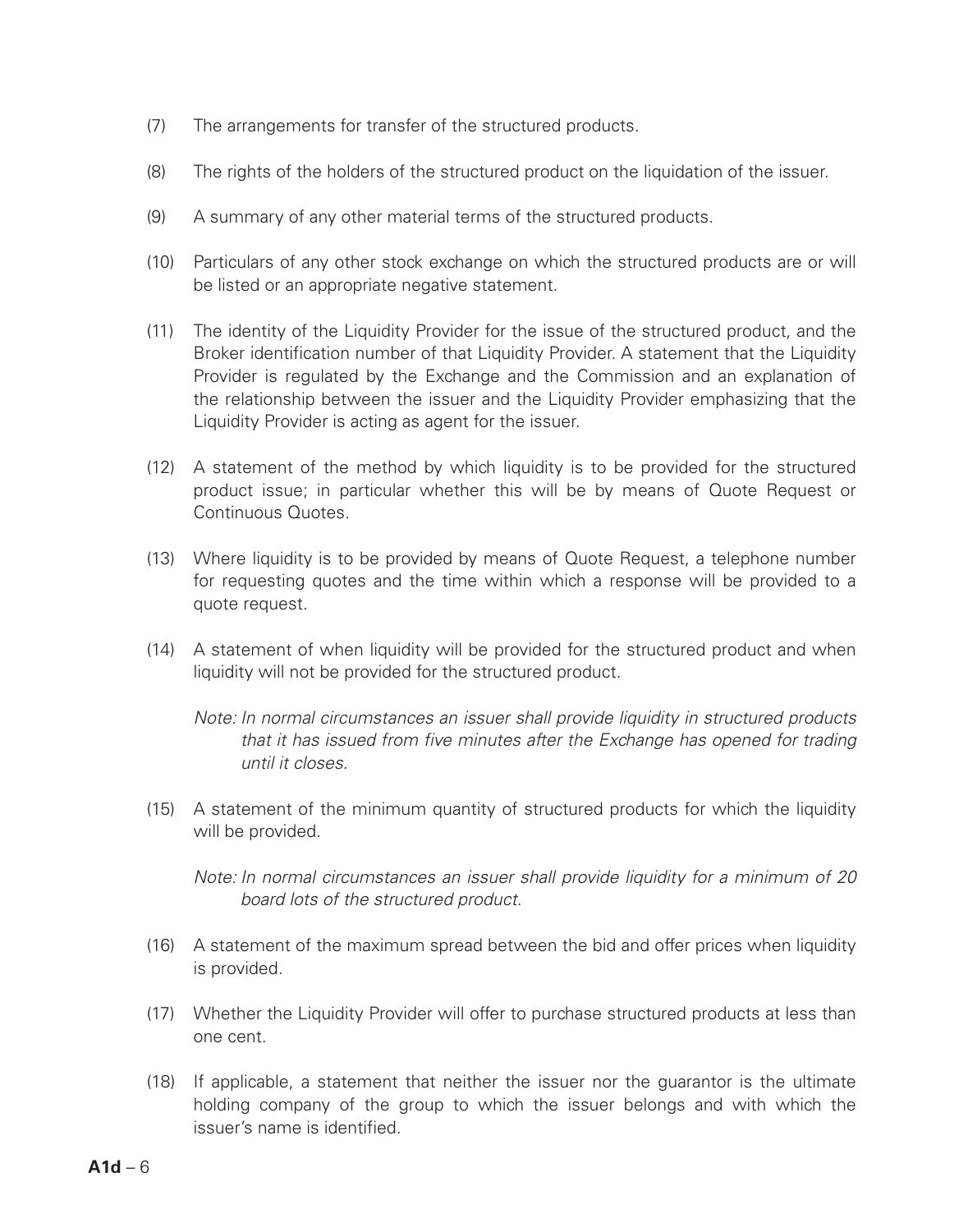- 18. A statement of all risks which are material for an investor to make an informed decision in respect of investing in the structured product.
- 19. For structured products which provide for settlement wholly in cash, a statement of the issuer's obligation to provide for automatic exercise upon expiry or maturity and a statement of the period in which the issuer may deliver the requisite cash settlement amount.

#### **Information on the underlying securities, indices or assets**

- 20. In the case of structured products relating to securities of a company or companies, the listing document shall include the following information in respect of each of the underlying companies:–
	- (1) in the case of a company listed on the Exchange, an indication of where investors may obtain information on that company including its published audited consolidated financial statements and interim financial statements;
	- (2) in the case of any other company, an indication of where investors may obtain information on that company including its published audited consolidated financial statements and interim financial statements;
	- (3) in the case of companies which are not listed on the Exchange, a description of the principal activities of the relevant companies and their subsidiaries;
	- (4) in the case of companies which are not listed on the Exchange, details of their issued share capital;
	- (5) in the case of companies which are not listed on the Exchange, details of the substantial shareholders' interests;
	- (6) in the case of companies which are not listed on the Exchange, market statistics covering at least the price of the securities at the latest most practicable date, the market capitalisation, the historic price earnings multiple and dividend yield and a brief trading history of the securities over the two years immediately preceding the issue of the listing document;
	- (7) in the case of companies which are not listed on the Exchange, any other information concerning the relevant companies which has been published generally and which is necessary to enable an investor to make an informed assessment of the value of the structured products;
	- (8) the date of and arrangements for adjusting the amount payable on the exercise of such rights or the entitlement due upon exercise to (where applicable) take account of any rights issue, bonus issue, sub-division, consolidation or other alteration to the share capital of the company whose securities underlie the structured product;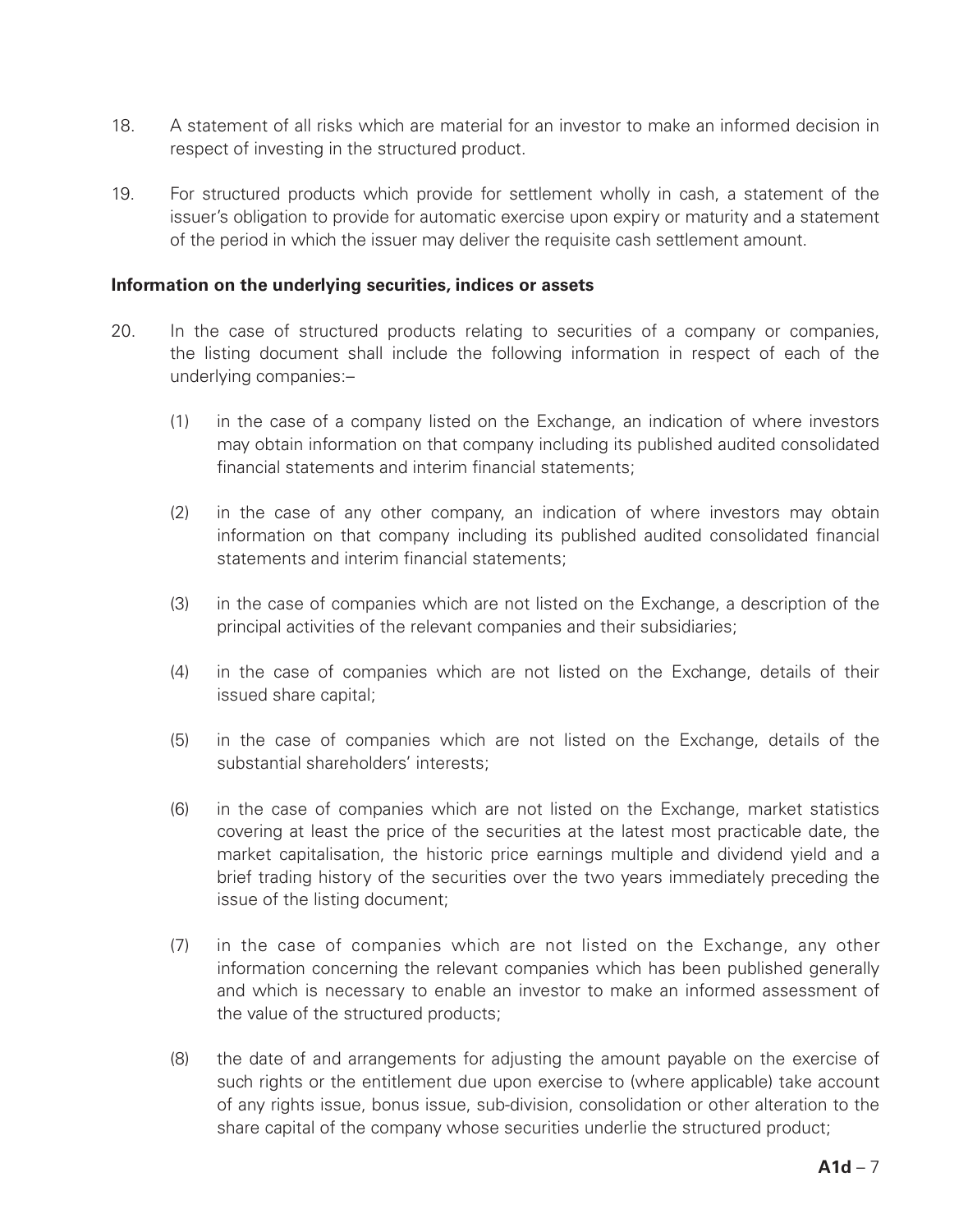- (9) the rights (if any) of the holders to participate in any distributions and/or offers of further securities made by the company whose securities underlie the structured products; and
- (10) the rights (if any) of the holders of the structured products on the liquidation of the company whose securities underlie the structured products.
- 21. In relation to structured products which provide for physical settlement of the underlying Exchange listed securities or assets a statement of the period in which the issuer may deliver documents of title (including certificates in the name of the exercising holder) or deliver the underlying Exchange listed securities by electronic transfer, to the holder following a valid exercise or following expiry or maturity.
- 22. In the case of structured products in respect of other securities or assets the listing document must contain that information which is necessary to enable an investor to make an informed assessment of the value of the structured products.
- 23. In the case of structured products relating to indices:-
	- (1) a description of the index;
	- (2) a description of the constituent stocks (if applicable);
	- (3) the identity of the party which sponsors and/or calculates the index;
	- (4) a description of the method of calculation;
	- (5) the arrangements for calculation if the index is not published by the normal party;
	- (6) the historic highs or lows for the last five years; and
	- (7) the closing spot level at the latest most practicable date.

The information in paragraphs 23(1) to 23(7) may be omitted where the underlying index is the Hang Seng Index or such other index as may be prescribed by the Exchange from time to time.

#### **Information on the Guarantee**

24. The full text of the guarantee.